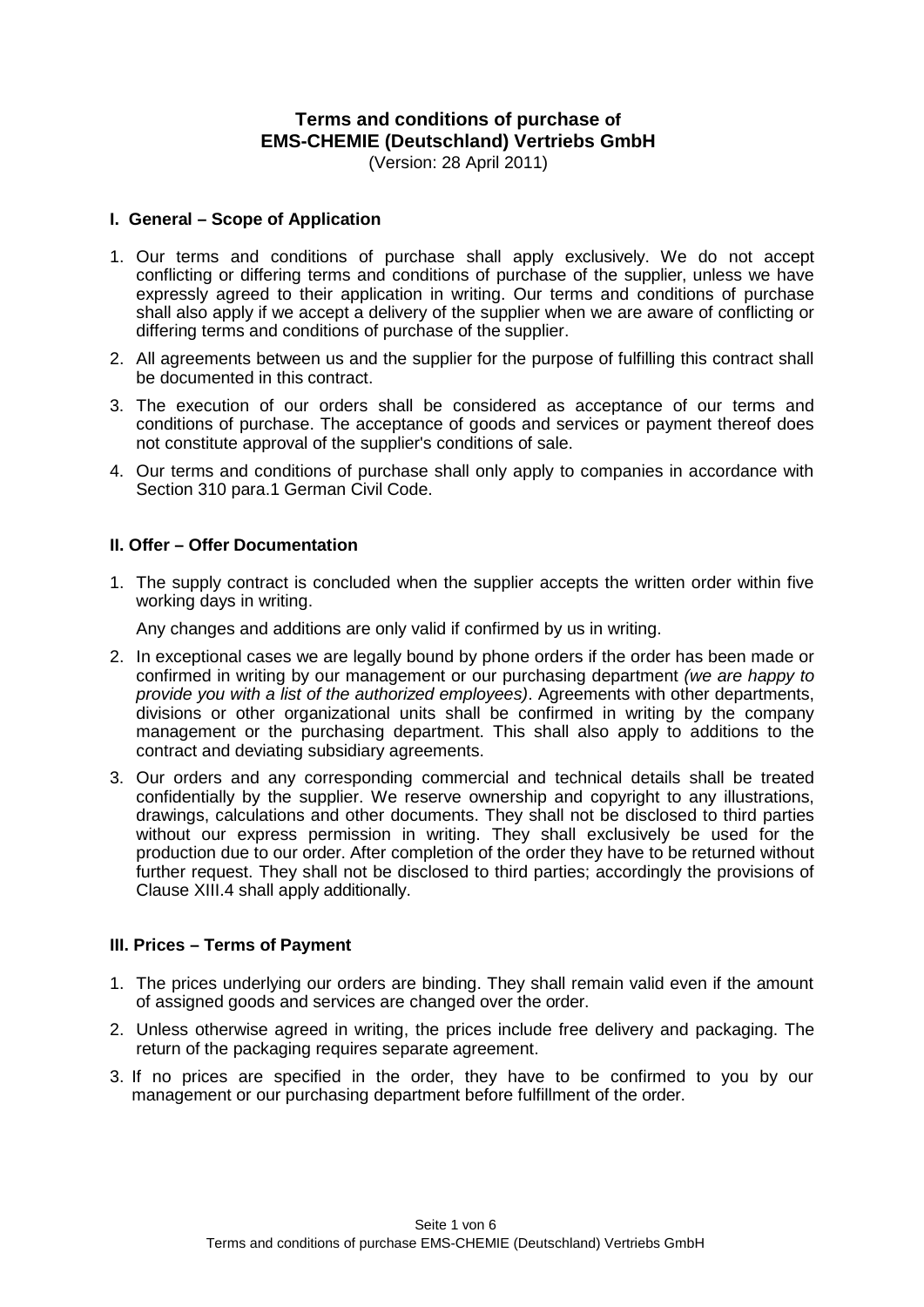## **IV. Terms of Payment**

- 1. We shall pay, unless agreed otherwise in writing, the purchase price net within 14 days with a 2% discount or within 30 days after receipt of the invoice, calculated from the agreed date of delivery, faultless and complete delivery (including requested documents and technical documentation), and receipt of a verifiable, with regard to price and by way of calculation correct invoice.
- 2. Invoices shall not be included with the goods but are to be delivered separately.
- 3. Invoices can only be processed if these  $-$  according to the requirements of our order  $$ specify the order number and our reference. The supplier shall be responsible for any consequences resulting out of failure to comply with this obligation, unless he proves that he is not responsible for these consequences.
- 4. Payments and commissioning shall not indicate acceptance of the goods and services, especially concerning the quality, weight, price or other properties.

## **V. Delivery Dates**

- 1. The delivery time stated in the order is binding. Delivery dates and deadlines are: Arrival of goods at their destination.
- 2. The supplier is obliged to immediately notify us in writing if circumstances occur or become evident, which indicate that the agreed delivery time can not be observed.
- 3. In the event of a delay in delivery we shall be entitled to claims under the statute. We shall especially be entitled to demand damages instead of the performance and to withdraw from the contract after the fruitless expiration of a reasonable period of time. If we claim damages, the supplier shall have the right to prove to us that he was not responsible for the breach of duty.
- 4. Furthermore, in the event of delay in delivery we shall be entitled, in addition to in Clause 3 mentioned demands, to demand liquidated damages for delay to the amount of 0.5% of the net delivery value per day of delayed delivery, but in no case more than 8%. The liquidated damages for delay have to be added to the damages in Clause 3. The supplier shall have the right to submit evidence that no or little damage was caused by the delay or that he is not responsible for the delay. The liquidated damages shall then be reduced accordingly.

## **VI. Volumes**

The volumes stipulated in the order shall be adhered to. Excess or shortages in volumes of the trade shall be considered. We shall only be required to accept partial deliveries to the extent that we have expressly asked for or agreed to these. We reserve the right to return over-deliveries to the supplier at the supplier's expense and in case of under-deliveries to insist on their completion.

## **VII. Quality**

- 1. Descriptions of the properties and qualities of the goods shall constitute a warranty of the supplier.
- 2. The delivery shall comply with the approved samples and /or the quality and raw material specifications of the underlying order. Even minor changes shall not be made without the approval from the supplier. The quality is examined in our laboratory using samples and is compared with samples, the quality and raw material specifications and/or the common quality standards. Goods or services that do not meet the given standards and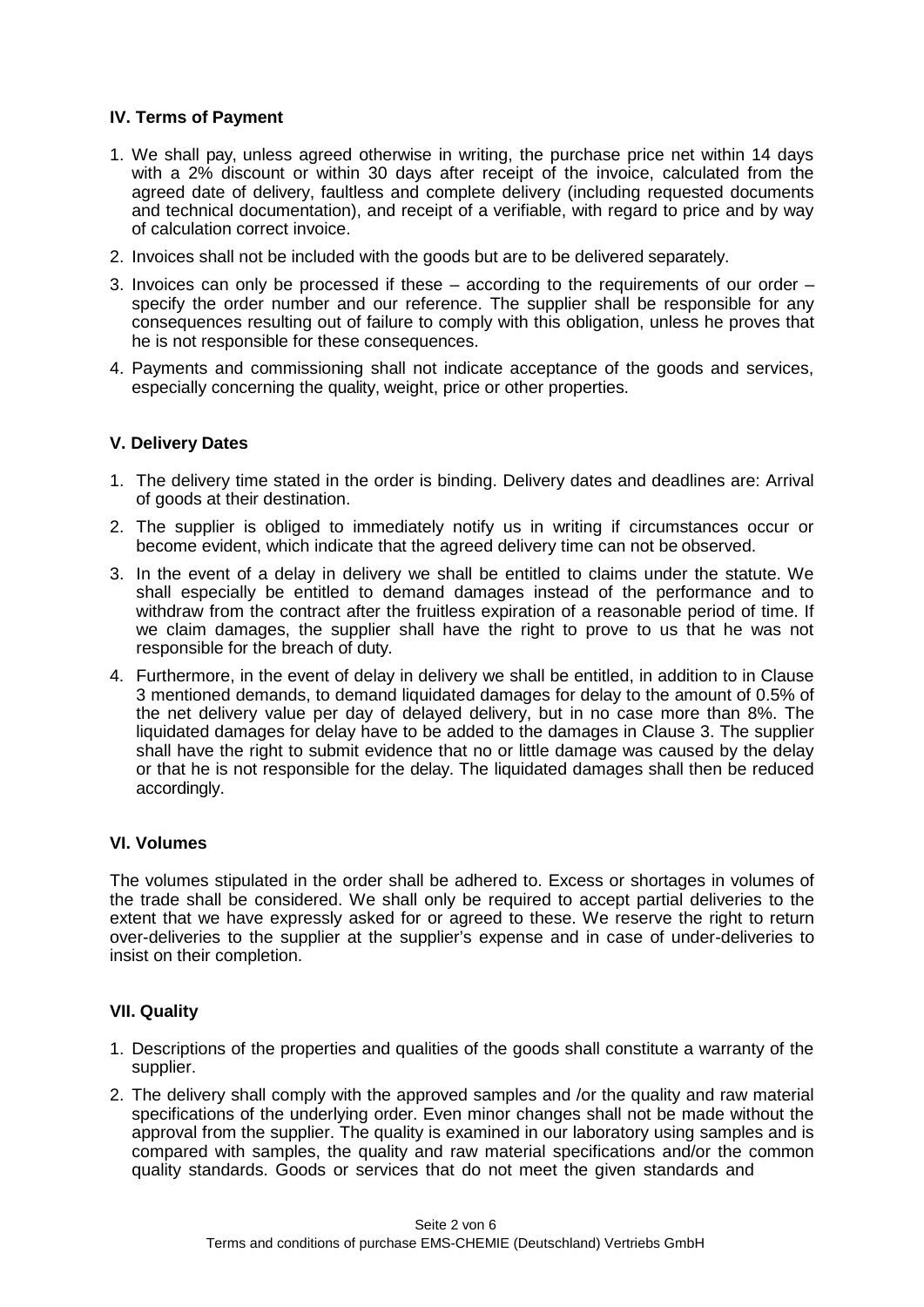agreements shall entitle us, even if the examination is limited to random tests, to enforce the statutory warranty regulations.

- 3. In case of an exceptionally high error rate, we shall be entitled to claim the cost of testing/examination. Returned goods shall be charged to the supplier. The return shall be at his risk and cost.
- 4. In case of repaired goods or replacement delivery, the warranty period starts anew upon receipt of the repaired or replaced goods. To maintain the warranty claims, it shall be sufficient if the defects are notified to the supplier within the warranty period. The assertion of warranty claims regarding any defects noticed subsequently remains unaffected.

## **VIII. Transport, Transfer of Risk, Packaging**

- 1. Until the delivery of goods to the location of the purchaser or his determined place of receipt, the seller bears the risk of accidental loss and impairment of the goods. The seller shall insure the goods at his own expense. All deliveries have to be free of cost, insurance and freight ex works or to a receiving agency determined by us.
- 2. If deviating from that a delivery ex works is agreed on, we shall have the right of collection. In case of failure to comply with this provision, the supplier bears potential extra costs.
- 3. The supplier shall bear any additional costs incurred due to compliance with delivery dates requiring expedited transport.
- 4. Loss of and damage to goods caused by inadequate packaging or improper transport shall be at the expense of the supplier. Defects due to the transport are only at the supplier's expense, if the supplier is responsible for the transport.
- 5. Dangerous goods are to be packed and labelled in accordance with valid law. The relevant Material Safety Data Sheets shall be sent with the goods. In case of collection ex works by the supplier, the Material Safety Data Sheets shall be sent to us in advance. The dangerous goods equally have to be packed and labelled according to the valid laws and the classification of dangerous goods, or if applicable, the comment "no dangerous goods" has to be stated on the delivery notes.

## **IX. Shipping Documents, Delivery Note**

- 1. The supplier shall be required to accurately state our order number on all shipping documents, communications, information and delivery notes. If he fails to do so, the resulting delays in the processing are not our responsibility.
- 2. A delivery note has to be enclosed with each delivery stating our order number and references, a description of the goods, the net and gross weights and the exact number of units. Acceptance may be refused if these details are missing. Partial deliveries and deliveries for the balance of orders shall be described as such.

For deliveries by rail the purchasing department requires a copy of the note of dispatch with description of the goods, the order number, number of the rail tank car/container, dispatch date and net weight (via fax or email).

## **X. Inspection for Defects – Liability for Defects**

1. We shall be obliged to inspect the goods for any discrepancies in quality and quantity at the destination within a reasonable period of time. The notification of defects shall be submitted in good time if it is received by the supplier within a period of 5 working days, calculated from the receipt of the goods or, in the case of latent defects, upon discovery thereof.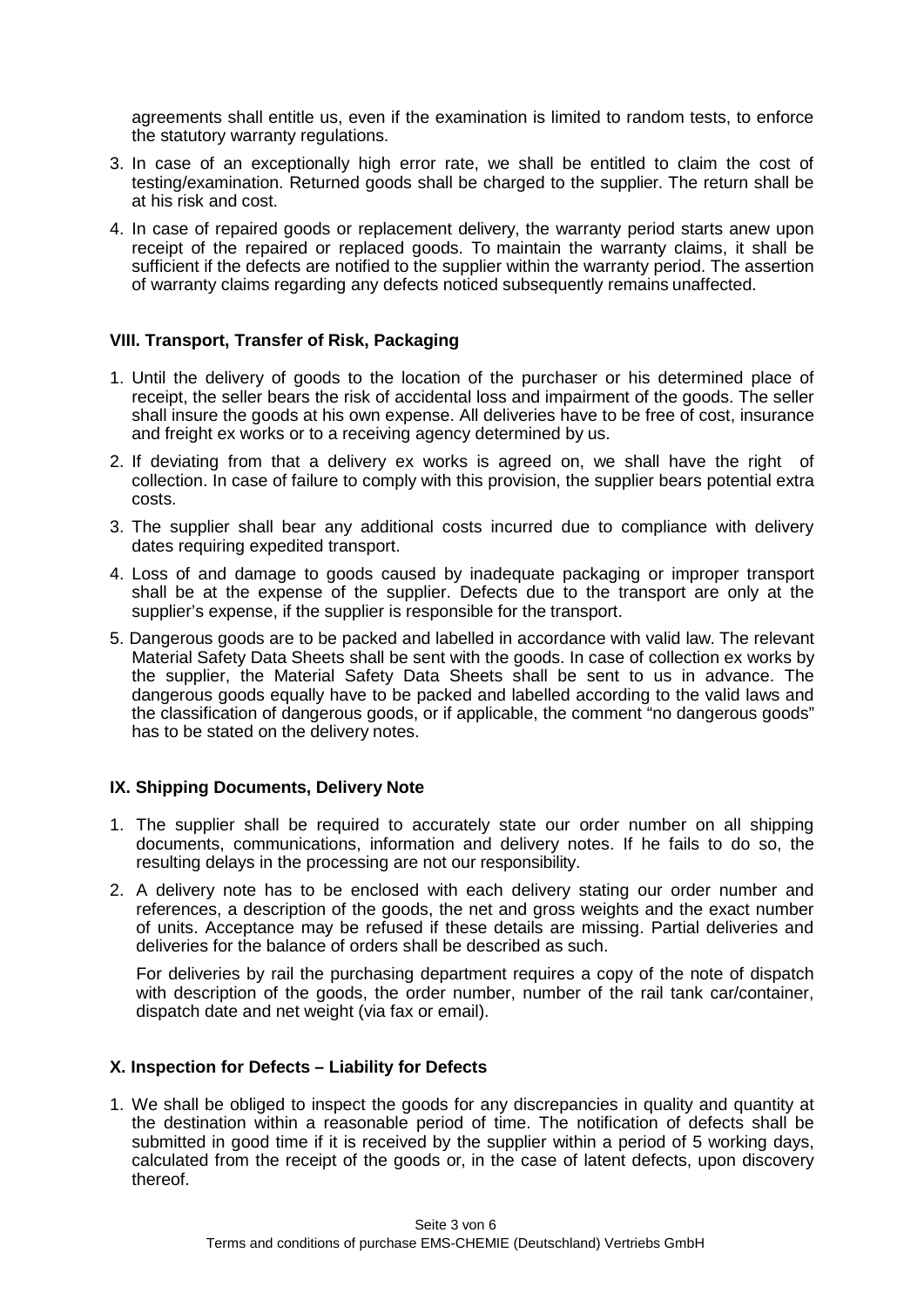- 2. The costs for necessary samples, tests, etc. as a result of deliveries which are not in conformity with the order or are deficient shall be for the account of the supplier.
- 3. We shall have unrestricted rights for statutory claims for defects. In any case we have the right to claim for remedy by removal or replacement. The right to claim damages, in particular for damages instead of performance remains explicitly reserved.
- 4. We shall be entitled to remedy the defects ourselves at the supplier's expense, if the supplier is in default.
- 5. The limitation period shall be 36 months from the passing of risk, unless the mandatory provisions §§ 478, 479 BGB (German Civil Code) apply.
- 6. Apart from that the statutory provisions shall apply.

## **XI. Product Liability – Indemnity – Liability Insurance Cover**

- 1. If the supplier is responsible for product damage, he shall be obliged to indemnify us from compensation claims of third parties on first request, if the cause is in his sphere of control and organisation and he is liable to third parties himself.
- 2. Within the scope of his liability for claims in terms of paragraph 1 the Supplier is also obligated in accordance with Sections 683, 670 German Civil Code as well as to Sections 830, 840, 426 German Civil Code to reimburse any expenses that may arise from or in connection with a product recall. We shall inform the supplier about the content and scope of the recall measures to be carried out  $-$  as far as can be reasonably expected  $$ and give him the opportunity to comment. Other statutory rights remain unaffected.
- 3. The supplier undertakes to maintain a product liability insurance policy with a cover amount of €10 million per incidence of personal injury/material damage – blanket coverage; this is without prejudice to any damage claims we are entitled to beyond this.

## **XII. Property Rights**

- 1. The supplier shall warrant that no rights of any third parties within the Federal Republic of Germany are violated in connection with this delivery.
- 2. If claims are asserted against us by a third party due to such infringement, the supplier shall be obliged to indemnify us from these claims upon first request; we are not entitled to enter into any agreements with this third party, and in particular any form of settlement, without the consent of the supplier.
- 3. The indemnification obligation of the supplier relates to all expenses we necessarily incur from or in connection with a third party claim.
- 4. The period of limitation shall be 36 months from the passing of risk.

#### **XIII. Retention of title – -Provision of parts/raw materials - Tools - Confidentiality**

- 1. Insofar as we provide raw materials or parts to the supplier, we reserve the right to ownership. Any processing or transformation by the supplier shall be carried out on our behalf. If our goods under retention of title are processed with other goods not belonging to us, then we shall acquire partial ownership of the new item created in the ratio of the value of our goods (purchase price excluding VAT) to the value of the other goods processed at the time of processing.
- 2. If the goods provided by us, in particular raw material, are inseparably mixed with other goods not belonging to us, then we shall acquire partial ownership of the new item created in the ratio of the value of the goods under retention of title (purchase price excluding VAT) to the value of the other mixed goods mixed at the time of mixing. If the mixing takes place in such a way that the supplier's item is to be regarded as the main item, then it shall be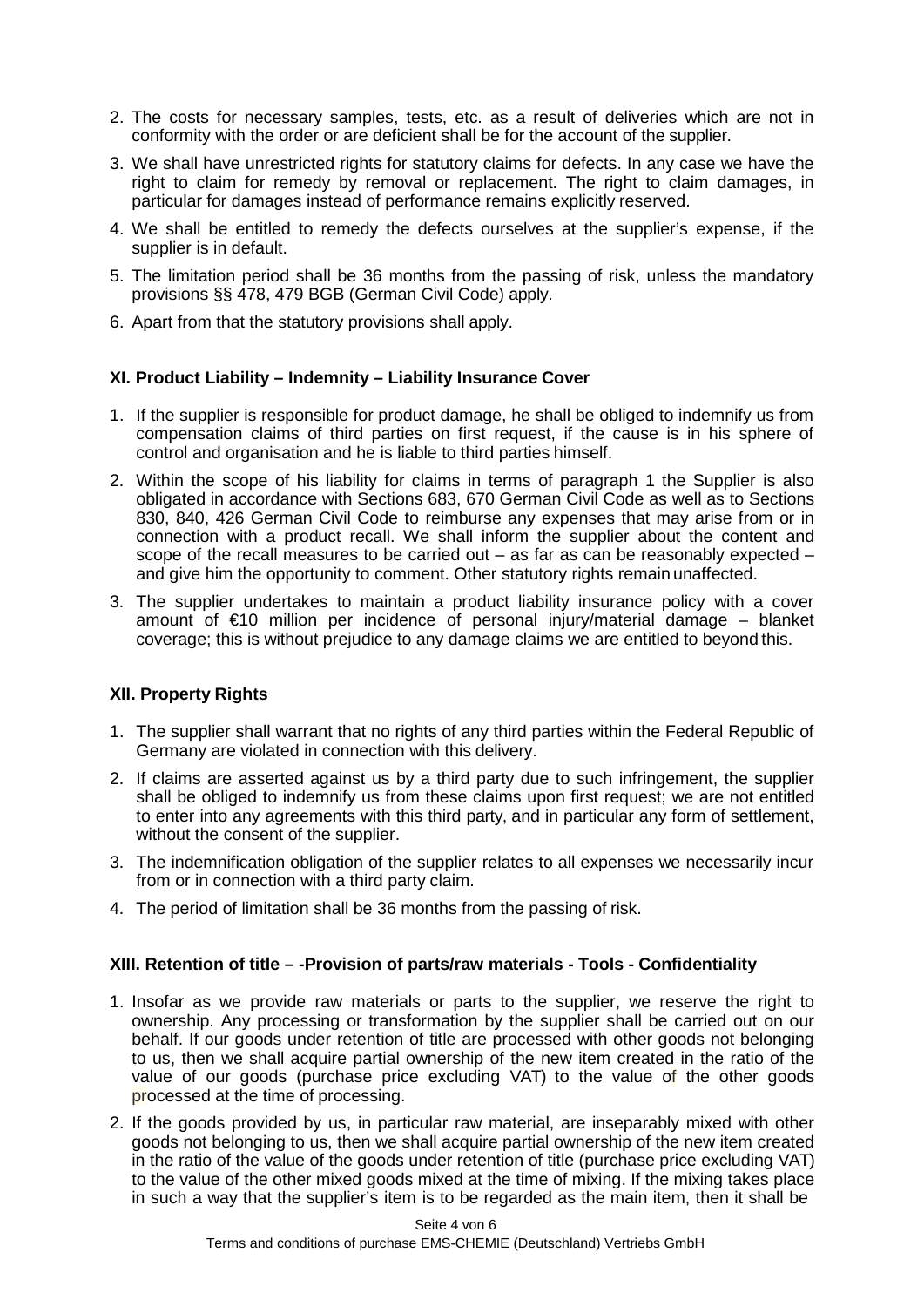deemed to have been agreed that the supplier shall transfer partial ownership pro-rata. The supplier shall preserve the sole ownership or partial ownership for us.

- 3. In cases where the value of the security interest to which we are entitled to under Clause 1 and/or Clause 2 exceed the purchase price of all goods under retention of title not yet paid by more than 10%, we shall, upon request by the supplier, be obliged to release the security interest at our discretion.
- 4. The supplier is obliged to treat all illustrations, drawings, calculations and other documents and Information as confidential. They may only be disclosed to third parties with our express consent. The obligation to confidentiality shall also apply after the execution of this contract; it only ends if and when any production knowledge contained in such illustrations, drawings, calculations and other documents becomes publicly known.

## **XIV. Assignment, Set-off**

- 1. The supplier shall not be entitled to transfer the order or essential parts of it to third parties without our prior consent. We shall give our consent to the assignment according to the principles of good faith. In the event the supplier grants his supplier extended retention of title in the standard course of business, our consent is deemed to have been given.
- 2. We shall have set-off rights and rights of retention to the extent permitted by law.

In addition we shall be entitled to set off any outstanding claims against the contractor which are linked with one of our affiliated companies.

## **XV. Force Majeure**

All cases of force majeure, strikes and lock-outs shall exempt the contracting party from the obligation to deliver for the duration of the disruption and to the extent of its effects. The contracting parties shall be required within reason to immediately provide the necessary information and adjust their obligations to the changed circumstances in good faith.

## **XVI. Place of Jurisdiction – Place of Fulfilment**

- 1. If the supplier is a merchant, our registered office shall be place of jurisdiction. The same shall apply when the customer does not have a general place of jurisdiction in Germany or the domicile or habitual abode is unknown when the action is filed. In addition, we shall however also be entitled to file an action against the supplier at the court of his domicile.
- 2. Unless otherwise stipulated in the order, our registered office is place of fulfillment.
- 3. This agreement is governed by the laws of the Federal Republic of Germany. The Uniform Law on the International Purchase of Moveable Items Sales based on The Hague Convention of 1 July 1964 and the United Nations Convention on Contracts for the International Sale of Goods of 11 April 1980 shall not apply.
- 4. Any provisions in the contract with the customer including these Terms and Conditions of Business that are or become invalid in whole or in part shall have no effect on the validity of the remaining provisions. The ineffective or partly ineffective provision is to be replaced by a provision which conforms as closely as possible with the economic purpose of the ineffective provision.
- 5. It should be pointed out that supplier data shall be stored separately as inventory and billing data within the scope of applicable privacy laws.
- 6. We reserve the right to change these terms and conditions of purchase or parts thereof at any time. Please always take note of the most current version on the web. These are available on [http://www.emsgrivory.com.](http://www.emsgrivory.com/) We also provide a copy by email, fax or mail upon request.